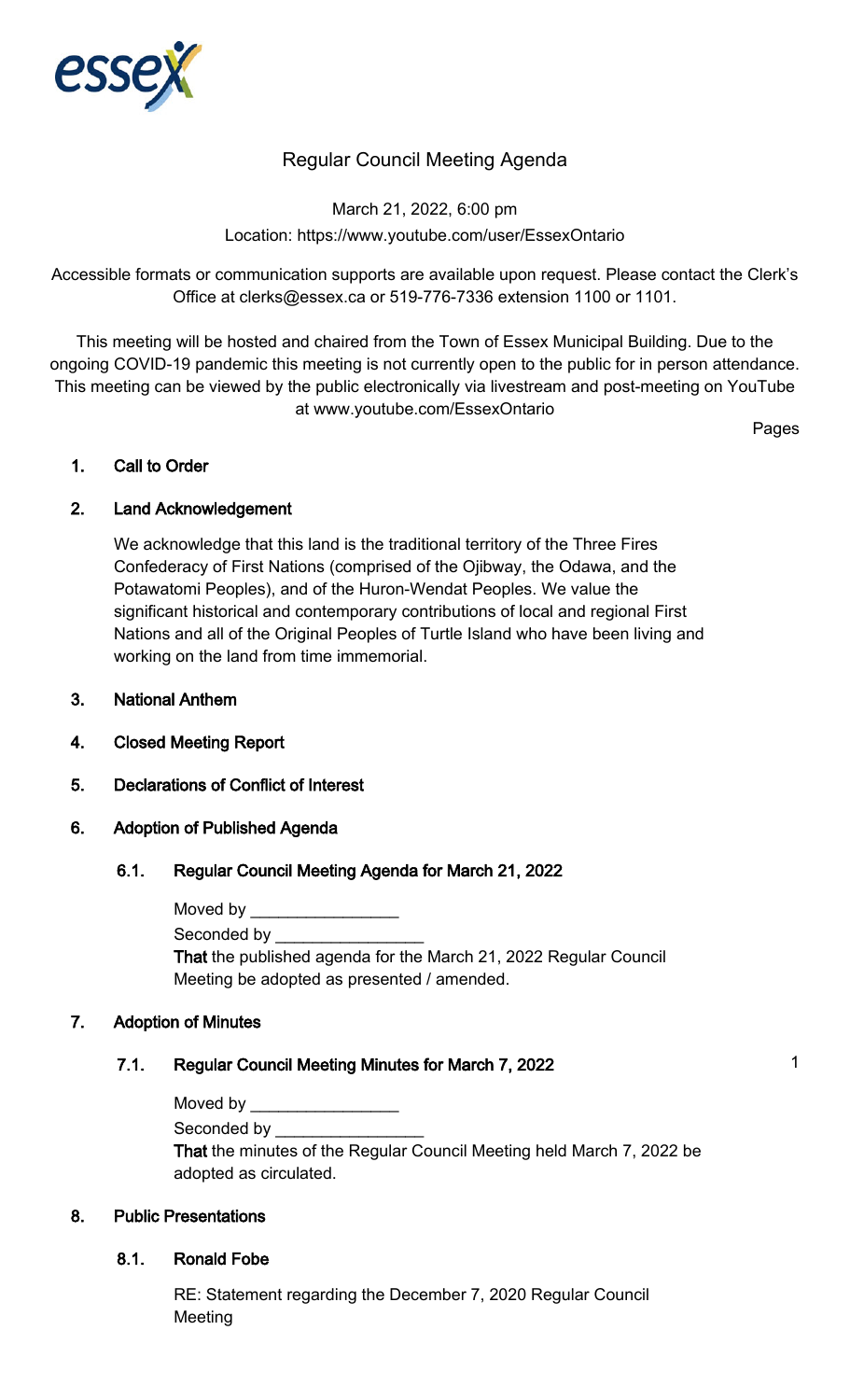Moved by

Seconded by

That the delegation by Ronald Fobe regarding the December 7, 2022 Regular Council Meeting be received.

#### 8.2. Sebastian Schmoranz 14

RE: Notice of Intention to Demolish the building known as the Harrow Antique Store located at 15 King Street

Moved by

Seconded by

That the delegation by Sebastien Schmoranz regarding the Notice of Intention to demolish the building known as the Harrow Antique Store located at 15 King Street be received;

That the Notice of Intention to Demolish submitted for the listed property at 15 King Street be (received OR received and supported); and if so supported

That reference to the property at 15 King Street be removed from the Town of Essex Heritage Register following the 60 day notice period; and

That the March 10, 2022 minutes of the Essex Municipal Heritage Committee including any recommendations to Council noted therein be received , approved and adopted as circulated.

8.2.1. Minutes of the Essex Municipal Heritage Committee- March 10, 2022 24

#### Recommendation to Council:

EMHC22-03-13

Moved by: Vice Chair Paniccia

Seconded by Member Basden

That the Committee supports the heritage application to demolish listed property 15-17 King Street (Harrow Antique Shop) in Harrow. Carried

#### 9. Unfinished Business

#### 9.1. From the March 7, 2022 Regular Council Meeting : Legal and Legislative Services Report -2022-09

RE: 2022 Municipal Election Voting Method

• Appendix A to Legal and Legislative Services-2022-09 dated March 21, 2022

Moved by

Seconded by \_

That Legal and Legislative Services-2022-09 Report entitled 2022 Municipal Election Voting Method together with Appendix A to said Report dated March 21, 2022 all as prepared by Robert W. Auger Town Solicitor/Clerk dated March 21, 2022 be received;

That the method of voting for the 2022 Municipal Election be the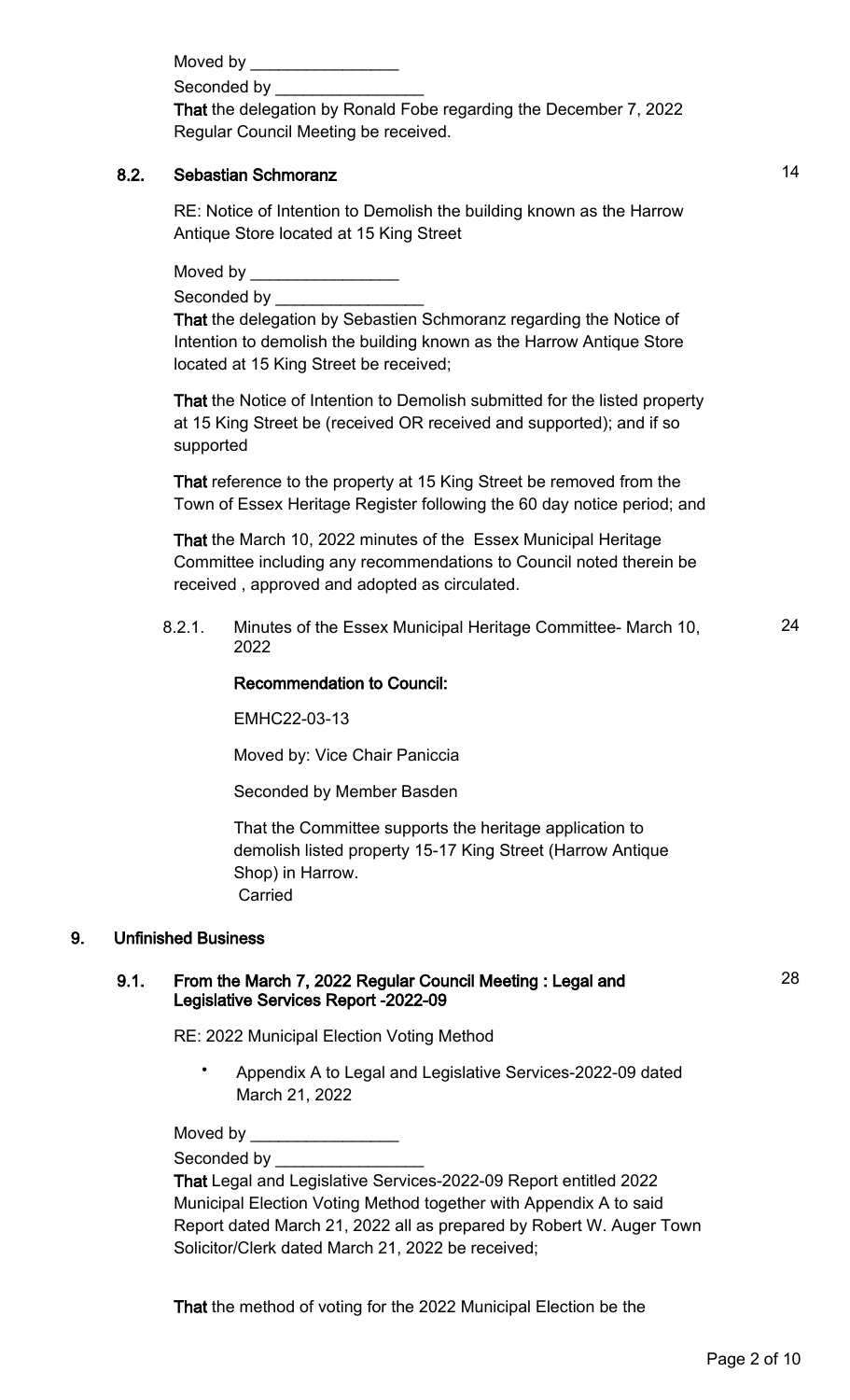That Council direct Administration to return to the April 4, 2022 Regular Council Meeting with an authorizing by-law pursuant to the Municipal Elections Act to confirm the method of voting (including the use of alternative voting methods if applicable) and establish advance voting for the 2022 Municipal Election.

9.1.1. Appendix A 43

#### 10. Reports from Administration

## 10.1. Office of the CAO-2022-03 51

RE: Canadian Transportation Museum and Heritage Village (CTMHV) Light Pole Donation

Recommended Action:

Moved by

Seconded by

That Office of the CAO-2022-03 Report entitled Canadian Transportation Museum and Heritage Village (CTMHV) Light Pole Donation Request dated March 21, 2022 be received;

That Council declare the old Harrow Light Poles as surplus in accordance with Section 35 of the Town's Procurement By-Law 2129; and

That the old Harrow Light Poles be donated to the Canadian Transportation Museum and Heritage Village (CTMHV).

## 10.2. Human Resources 2022-05 **55**

RE: COVID-19 Vaccination Policy Review

Recommended Action:

Moved by

Seconded by

That Human Resources-2022-05 Report entitled COVD-19 Vaccination Policy Review prepared by Brandi Sieben, Manager, Human Resources dated March 21, 2022, be received; and

That Council suspend the COVID-19 Vaccination Policy for the Town of Essex effective March 22, 2022.

## 10.3. Planning-2022-03 58

RE: County Road 50 West CWATS Paved Shoulders – Finance Model and Federal Active Transportation Funding Application

Recommended Action:

Moved by

Seconded by

That Planning-2022-03 Report entitled County Road 50 West County-Wide Active Transportation System ("CWATS") Paved Shoulders – Finance Model and Federal Active Transportation Funding Application prepared by Corinne Chiasson, Assistant Planner dated March 21,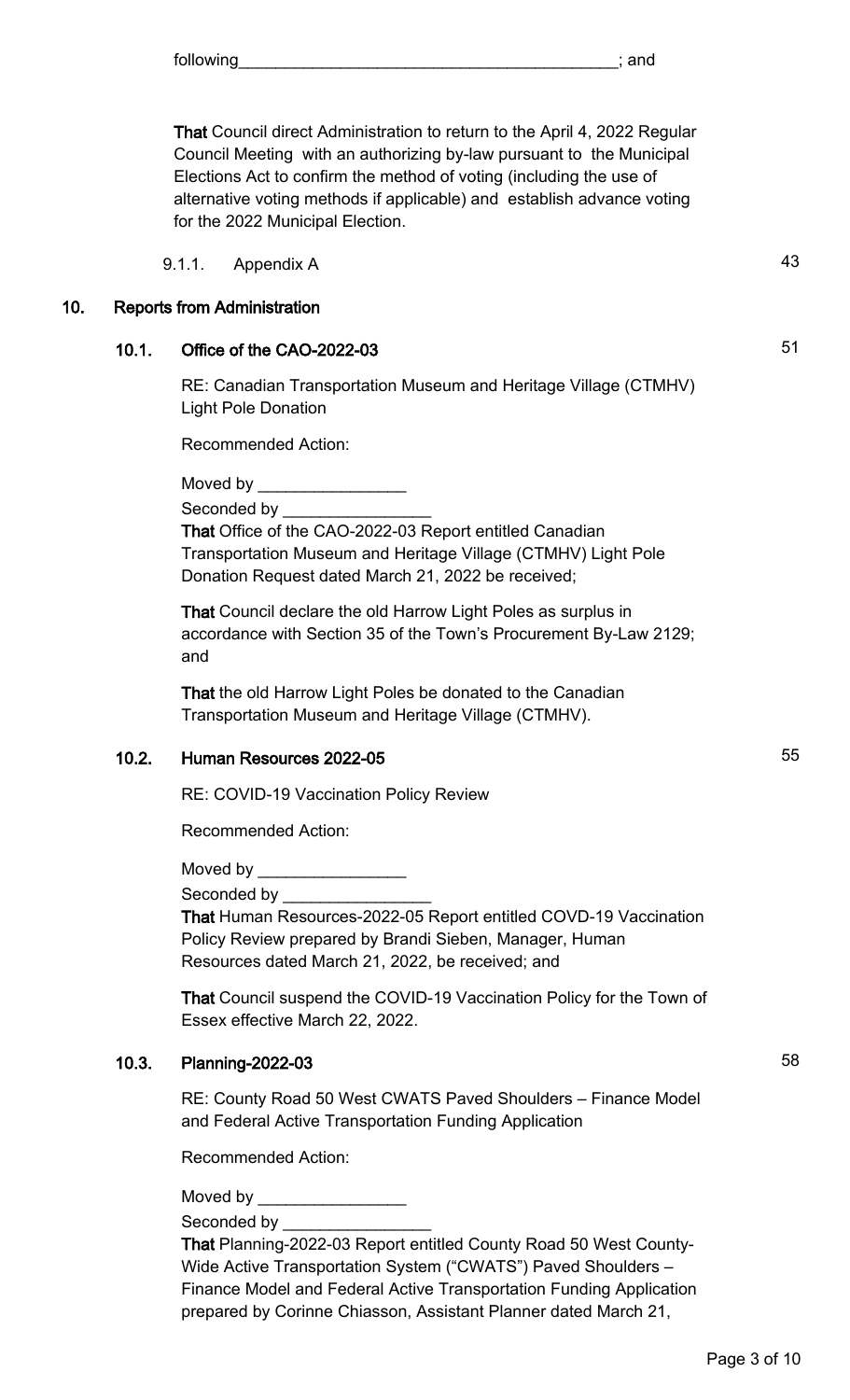2022 be received;

That Council pre-approve the multi-year Capital Project for the completion of County Road 50 West Paved Shoulders with a total cost of \$2,268,444, in partnership with the County of Essex, to be funded from 2023 through to 2026 by a total operating contribution of \$375,000 and a total grant funding allocation of \$1,893,444; and

That Council support administration applying and partnering with the County of Essex for the Federal Active Transportation Fund, through Infrastructure Canada, for the construction of paved shoulders along County Road 50 West between County Road 41 and Dahinda Drive.

## 10.4. Economic Development-2022-04 69

RE: Building Report and Development Overview February 2022

Recommended Action:

Moved by

Seconded by \_

That Economic Development-2022-04 Report entitled Building Report and Development Overview February 2022 prepared by Nelson Silveira, Economic Development Officer dated March 21, 2022, be received for information.

#### 10.5. Capital Works and Asset Management-2022-01 **10.5.** Capital Works and Asset Management-2022-01

RE: 3rd Concession Paved Shoulder Overage

Recommended Action:

Moved by  $\_\_$ 

Seconded by

That Capital Works and Asset Management-2022-01 Report entitled 3rd Concession Paved Shoulder Overage prepared by Kevin Girard, Director, Infrastructure Services dated March 21, 2022 be received; and

That Council approve the additional expenditure in the amount of \$31,751.42 (including applicable taxes) for PW-21-0042: 3rd Concession Paved Shoulder to be funded from the unallocated Ontario Community Infrastructure Funds (OCIF).

## 10.6. Parks and Facilities-2022-05 81

RE: Colchester Harbour Maintenance Dredging Update

Recommended Action:

Moved by \_\_\_\_\_\_\_\_\_\_\_\_\_\_\_\_

Seconded by

That Parks and Facilities-2022-05 Report entitled Colchester Harbour Maintenance Dredging Update prepared by Rodney Klie, Acting Assistant Manager, Parks and Facilities dated March 21, 2022 be received for council and public information.

## 10.7. Finance and Business Services-2022-03

RE: 2021 Operating Transfers

Recommended Action:

Page 4 of 10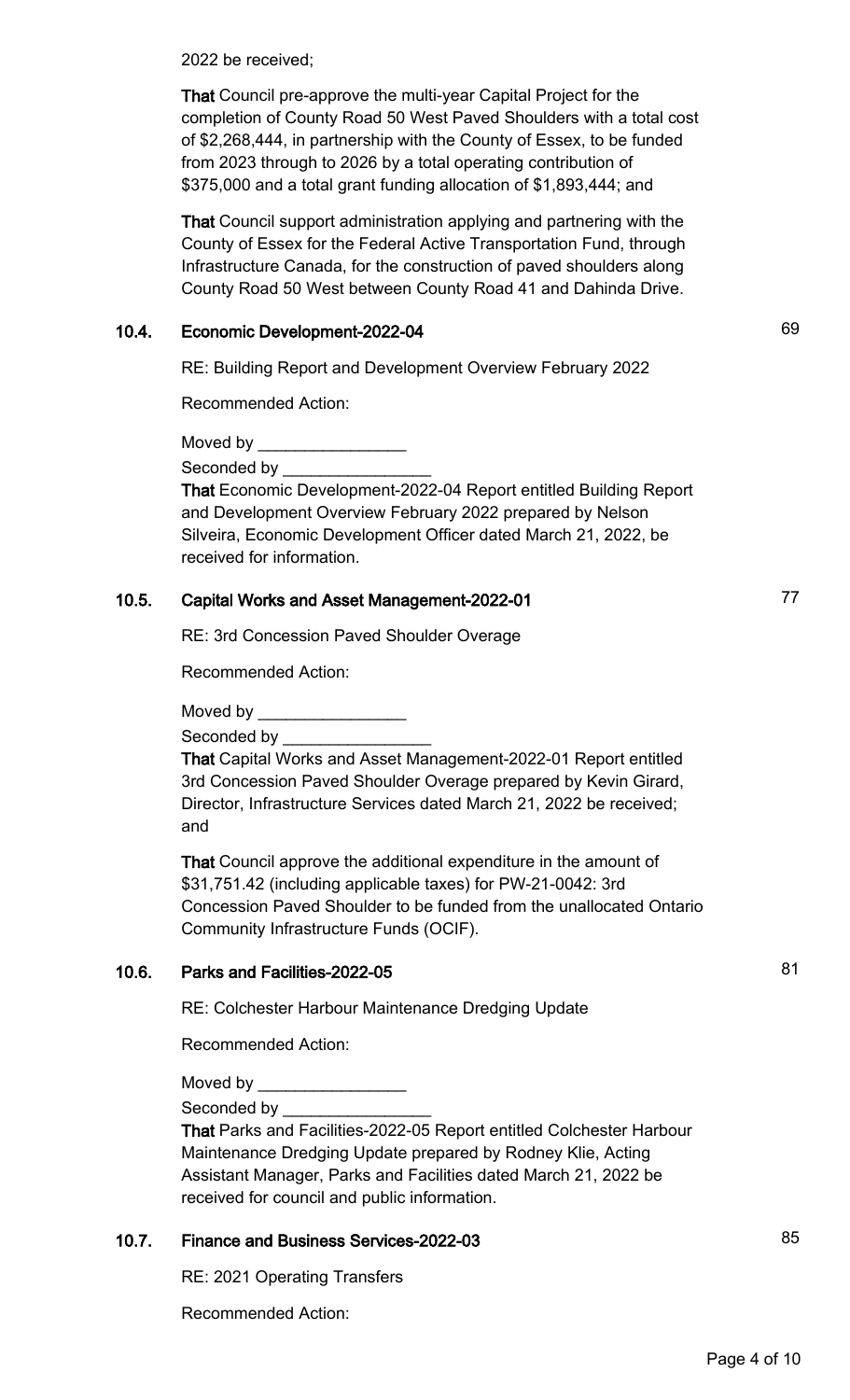Moved by **William** 

Seconded by

That Finance and Business Services-2022-03 Report entitled 2021 Operating Transfers prepared by Kate Giurissevich, CPA, CA, Director, Corporate Services dated March 21, 2022 be received; and

That the unused budget amounts for the items identified in Schedule A to this report be transferred to reserves for the use(s) designated in Schedule A.

## 10.8. Legal and Legislative Services-2022-10 90

RE: Light Abatement By-Law Update

Recommended Action:

Moved by

Seconded by

That Legal and Legislative Services-2022-10 Report entitled Update re: Light Abatement By-Law prepared by Robert Auger, Town Solicitor/Clerk and Matthew Ducharme, Legislative Intern, dated March 21, 2022, be received for Information; and

That Council direct Administration to prepare and return with a by-law to regulate public nuisances related to interior greenhouse light emissions in the Town of Essex, following the best practice recommendations that are expected to be received in 2022 from the greenhouse industry.

## 11. Reports from Youth Members

## 12. County Council Update

# 12.1. Essex County Council Regular Meeting Minutes - February 16, 2022 100 Moved by \_\_\_\_\_\_\_\_\_\_\_\_\_\_\_\_ Seconded by **William** That the minutes of the Regular County Council Meeting held February 16, 2022 be received. 13. Correspondence 13.1. Correspondence to be received Moved by Seconded by

That all of the correspondence listed in Agenda Item 13.1 be received and, where indicated, to further share such information with the community using suitable methods of communication.

13.1.1. Windsor-Essex Community Housing Corporation 113

RE: Canada Ontario Housing Benefit (COHB)

13.1.2. Association of Municipalities Ontario (AMO) 118

RE: AMO Policy Update - Consolidated Homelessness Prevention Program, New PTSD Rehabilitation Centre for First Responders, Getting Ontario Connected Act, 2022, AMO Statement on Ukraine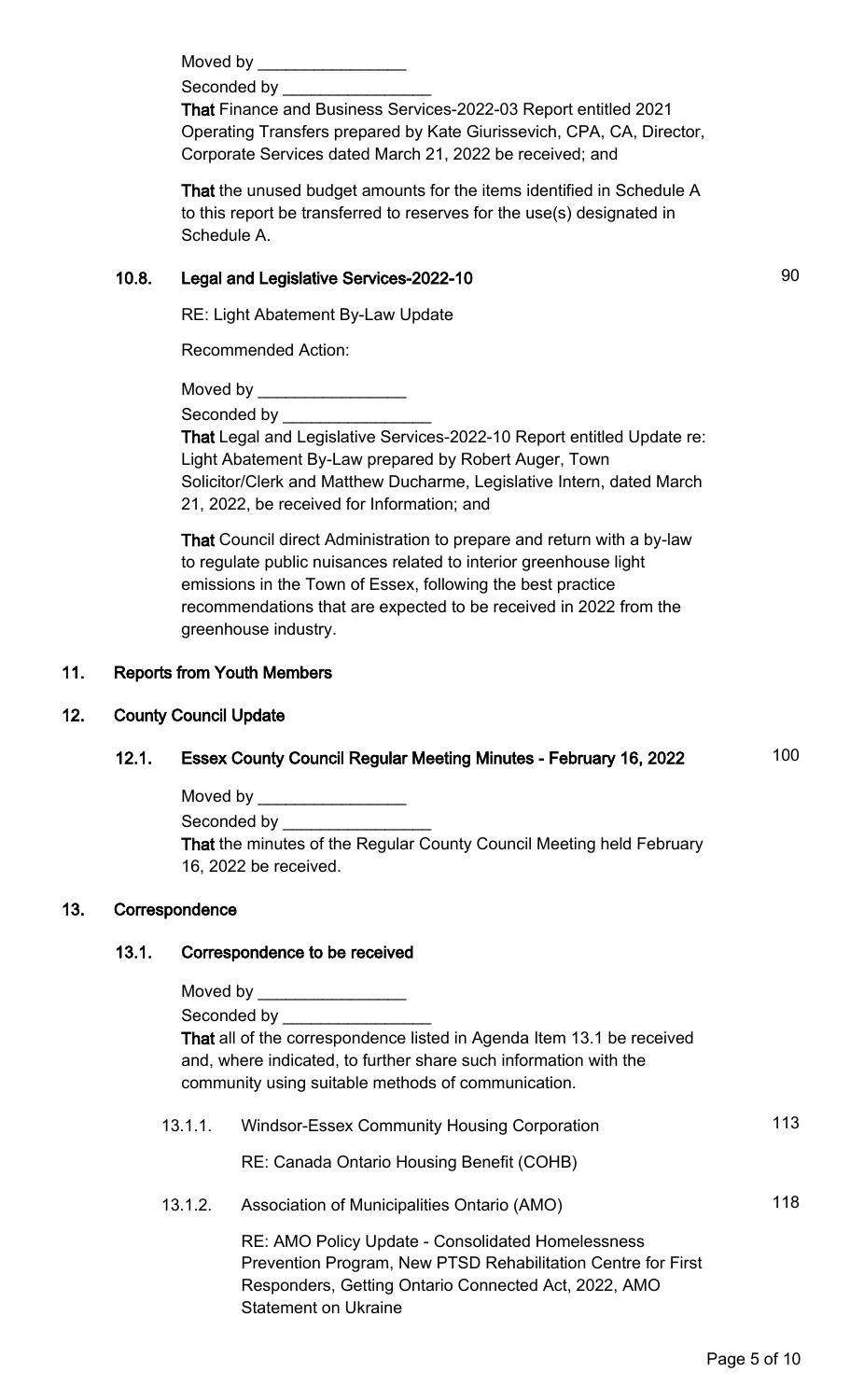| 13.1.3. | Ministry of Infrastructutre, Broadband Strategy Division                                                                                                                                                                                                                                                                                                                                                                                                                                                                                                                                                                                                                                                                                                                                                                                                                                                                 | 120 |
|---------|--------------------------------------------------------------------------------------------------------------------------------------------------------------------------------------------------------------------------------------------------------------------------------------------------------------------------------------------------------------------------------------------------------------------------------------------------------------------------------------------------------------------------------------------------------------------------------------------------------------------------------------------------------------------------------------------------------------------------------------------------------------------------------------------------------------------------------------------------------------------------------------------------------------------------|-----|
|         | RE: Getting Ontario Connected Act, 2022                                                                                                                                                                                                                                                                                                                                                                                                                                                                                                                                                                                                                                                                                                                                                                                                                                                                                  |     |
| 13.1.4. | Town of Mono                                                                                                                                                                                                                                                                                                                                                                                                                                                                                                                                                                                                                                                                                                                                                                                                                                                                                                             | 122 |
|         | RE: Greater Material Support to Ukraine in their fight against<br>Russia                                                                                                                                                                                                                                                                                                                                                                                                                                                                                                                                                                                                                                                                                                                                                                                                                                                 |     |
| 13.1.5. | The Township of Woolwich                                                                                                                                                                                                                                                                                                                                                                                                                                                                                                                                                                                                                                                                                                                                                                                                                                                                                                 | 124 |
|         | <b>RE: Mental Health Supports</b>                                                                                                                                                                                                                                                                                                                                                                                                                                                                                                                                                                                                                                                                                                                                                                                                                                                                                        |     |
| 13.2.   | Correspondence to be considered for receipt and support                                                                                                                                                                                                                                                                                                                                                                                                                                                                                                                                                                                                                                                                                                                                                                                                                                                                  |     |
| 13.2.1. | <b>Brain Tumour Foundation</b>                                                                                                                                                                                                                                                                                                                                                                                                                                                                                                                                                                                                                                                                                                                                                                                                                                                                                           | 126 |
|         | RE: Brain Tumour Awareness Month - May 2022                                                                                                                                                                                                                                                                                                                                                                                                                                                                                                                                                                                                                                                                                                                                                                                                                                                                              |     |
|         | Moved by _____________________                                                                                                                                                                                                                                                                                                                                                                                                                                                                                                                                                                                                                                                                                                                                                                                                                                                                                           |     |
|         | Seconded by ______________                                                                                                                                                                                                                                                                                                                                                                                                                                                                                                                                                                                                                                                                                                                                                                                                                                                                                               |     |
|         | That the Proclamation request to declare May 2022 as Brain<br>Tumour Awareness Month in the Town of Essex be received<br>and supported and that Council hereby adopts the following<br>proclamation as published:                                                                                                                                                                                                                                                                                                                                                                                                                                                                                                                                                                                                                                                                                                        |     |
|         | <b>WHEREAS, the causes of and cure for brain tumours are</b><br>unknown and early detection and treatment is vital to<br>prolonged and improved survival; and<br><b>WHEREAS</b> brain tumours strike people of all ages from<br>newborns to seniors, crossing all economic, social and ethnic<br>boundaries; and<br><b>WHEREAS, brain tumours are the most common cause of</b><br>solid cancer death in children and young adults; and<br><b>WHEREAS, the Brain Tumour Registry of Canada is needed to</b><br>know the number of Canadian children and<br>adults diagnosed every day; and<br><b>WHEREAS, the mission of Brain Tumor Foundation of Canada</b><br>is to reach every Canadian affected by a brain tumour through<br>support, education, information and research;<br><b>NOW THEREFORE I Mayor Meloche hereby proclaim the</b><br>month of May 2022 as Brain Tumour Awareness Month in the<br>Town of Essex. |     |
| 13.2.2. | <b>Autism Ontario</b>                                                                                                                                                                                                                                                                                                                                                                                                                                                                                                                                                                                                                                                                                                                                                                                                                                                                                                    | 128 |
|         | RE: World Autism Day - April 2, 2022                                                                                                                                                                                                                                                                                                                                                                                                                                                                                                                                                                                                                                                                                                                                                                                                                                                                                     |     |
|         | Moved by $\sqrt{2\pi}$<br>That the Proclamation request to declare April 2, 2022 as<br>World Autism Day in the Town of Essex be received and<br>supported and that Council hereby adopts the following<br>proclamation as published:                                                                                                                                                                                                                                                                                                                                                                                                                                                                                                                                                                                                                                                                                     |     |

WHEREAS, Autism Spectrum Disorder (ASD) affects more than 135,000 Ontarians. Autism Spectrum Disorder is a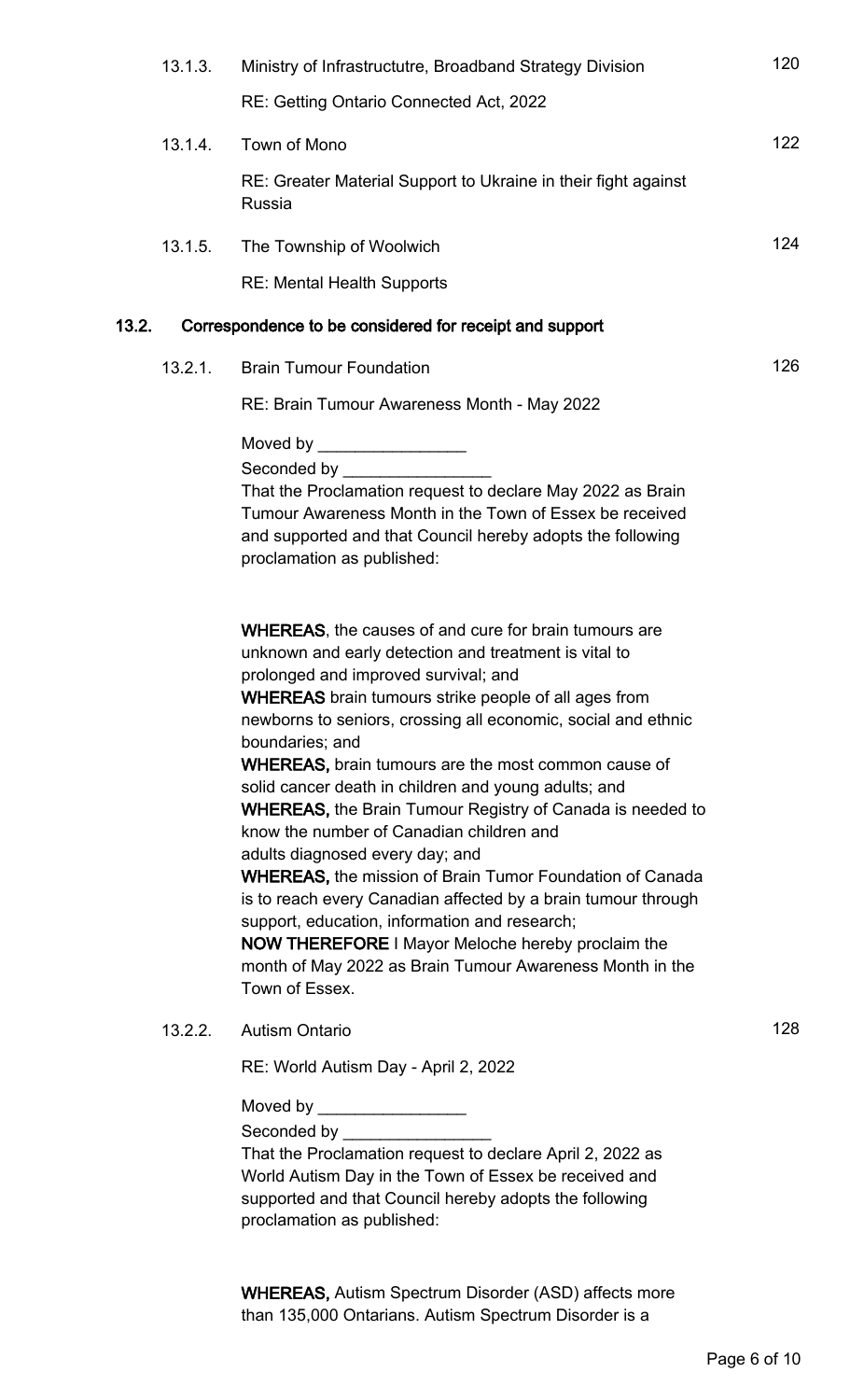neurodevelopmental disorder affecting 1 in every 66 Canadian children, as well as their friends, family, and community; and approximately 1 - 2% of the Canadian population is on the autism spectrum.

WHEREAS, ASD is a spectrum disorder, which means it not only manifests itself differently in every individual in whom it appears, but its characteristics will change over the life of each person as well. A child on the autism spectrum will become an adult on the autism spectrum; and

WHEREAS, Autism Ontario is the leading source of information and referral on autism and one of the largest collective voices representing the autism community. Since 1973, Autism Ontario has been providing support, information, and opportunities for thousands of families and individuals across the province.

WHEREAS, Autism Ontario is dedicated to increasing public awareness about autism and the day-to-day issues faced by individuals with autism, their families, and the professionals with whom they interact. The association and its Regions share common goals of providing information and education, supporting research, and advocating for programs and services for the autism community; and

NOW THEREFORE I Mayor Meloche, do hereby declare April 2 as World Autism Day in the Town of Essex.

#### 14. Committee Meeting Minutes

Moved by \_\_\_\_\_\_

 $15.$ 

Seconded by

That the Committee Meeting minutes listed in Agenda Item 14, together with any recommendations to Council noted therein, be received, approved and adopted as circulated.

|                  | 14.1. | Committee of Adjustment - December 21, 2021              | 130 |  |
|------------------|-------|----------------------------------------------------------|-----|--|
|                  | 14.2. | Arts, Culture, and Tourism Committee - January 5, 2022   | 141 |  |
|                  | 14.3. | Police Service Board - January 6, 2022                   | 144 |  |
|                  | 14.4. | Essex Business Improvement Area Board - January 11, 2022 | 148 |  |
|                  | 14.5. | Police Service Board - February 3, 2022                  | 155 |  |
|                  | 14.6. | Essex Business Improvement Area Board - February 8, 2022 | 159 |  |
|                  | 14.7. | Arts, Culture and Tourism Meeting - February 9, 2022     | 168 |  |
|                  | 14.8. | Committee of Adjustment - February 15, 2022              | 171 |  |
|                  | 14.9. | Essex Municipal Heritage Committee - February 17, 2022   | 183 |  |
| <b>Financial</b> |       |                                                          |     |  |
|                  |       |                                                          | 10C |  |

15.1. Section 284 - Statement of Remuneration and Expenses Paid 2021 186 Moved by \_\_\_\_\_\_\_\_\_\_\_\_\_\_\_\_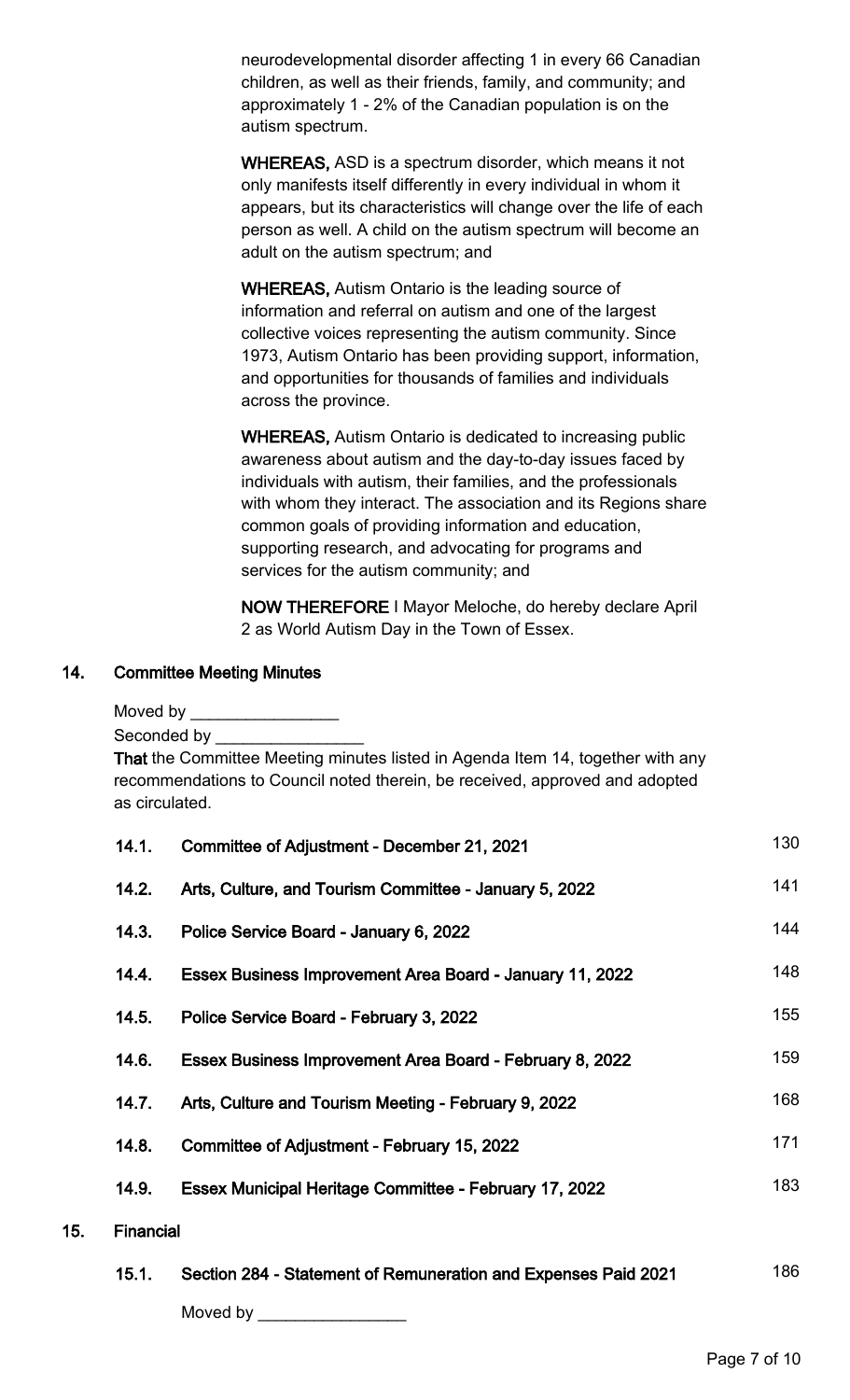Seconded by

That the Section 284 - Statement of Remuneration and Expenses Paid 2021 be received for public information.

#### 16. New Business

- 17. Notices of Motion
	- 17.1. The following Notice of Motion was presented at the March 7, 2022 Regular Council Meeting and is being brought forward this evening for Council's consideration:
		- 17.1.1. Councillor Bondy

Moved by Councillor Bondy Seconded by That Council have a discussion regarding the lack of progress

on a new High School being built in the Kingsville area for high school students of the Harrow/Colchester area.

#### 17.2. The following Notices of Motion is being presented this evening and will be brought forward for Council's consideration at the April 4, 2022 Regular Council Meeting:

17.2.1. Councillor Bondy

Moved by Councillor Bondy Seconded by

That the vacant seat on the E.L.K Energy Board be filled by someone in the community through an application process based on qualifications and not another member of Essex Council.

17.2.2. Councillor Bondy

Moved by Councillor Bondy

Seconded by

That as part of our policies and procedures governing our election sign by-law that "Re-Elect" only be permissible when a Candidate is duly elected to an office directly by the citizens during a general election or by-election, not by appointment of Council colleagues.

## 18. Reports and Announcements from Council Members

#### 19. By-Laws

## 19.1. By-Laws that require a third and final reading

19.1.1. By-Law 2137 187

Being a by-law to confirm the proceedings of the March 7, 2022, Regular Meeting of Council of The Corporation of the Town of Essex

Moved by Seconded by That By-Law 2137 being a by-law to confirm the proceedings of the March 7, 2022, Regular Meeting of Council of The

Page 8 of 10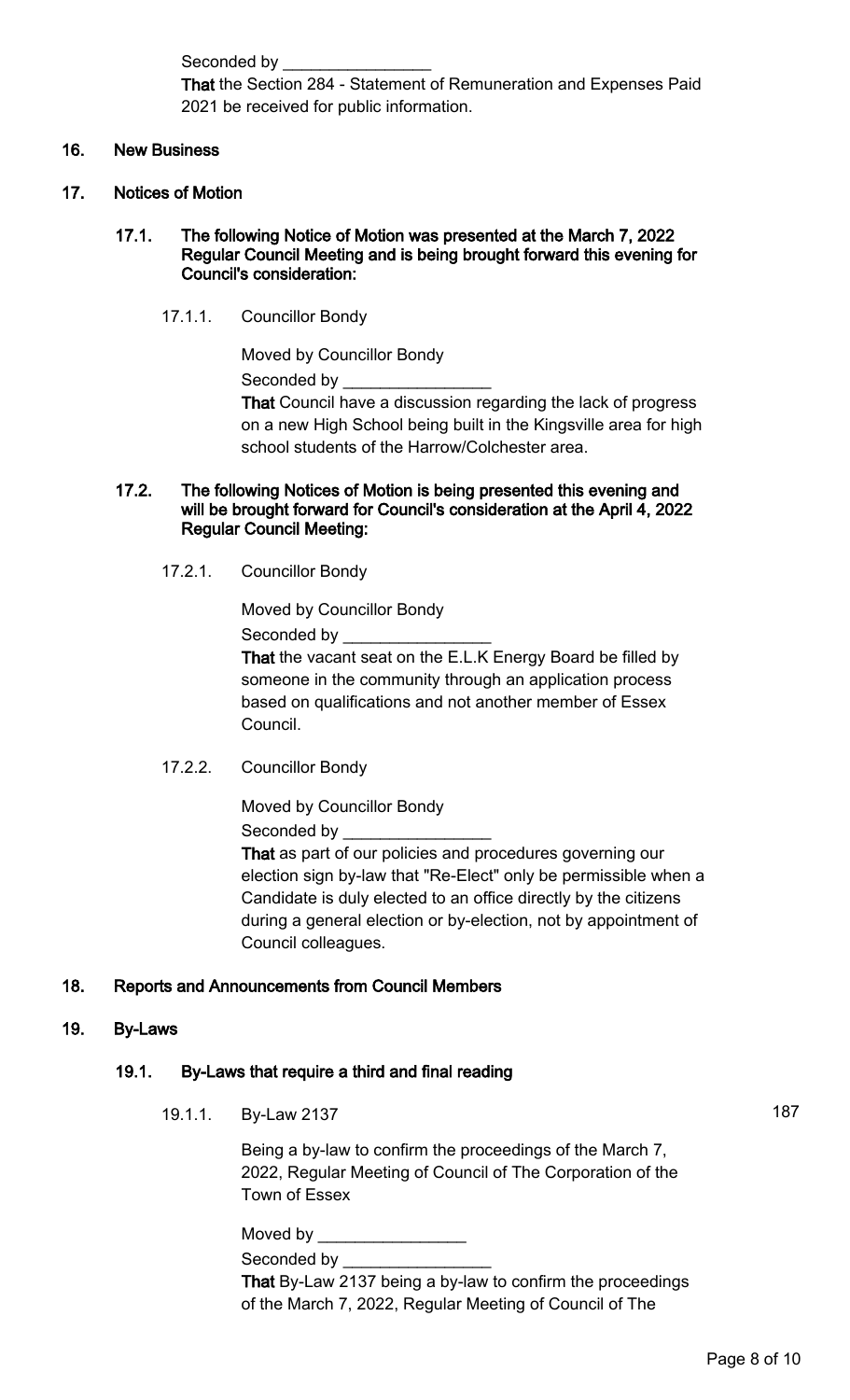# 19.1.2. By-Law 2111 189

Being a by-law to provide for Bassett Drain: Replacement Bridge and Enclosure for 730-01300, Former Geographic Township of Colchester South, Project REI2021D008, Town of Essex, County of Essex

Moved by  $\_\_$ Seconded by That By-Law 2111 being a by-law to provide for Bassett Drain: Replacement Bridge and Enclosure for 730-01300, Former Geographic Township of Colchester South, Project REI2021D008, Town of Essex, County of Essex be read a third time and finally passed on March 21, 2022.

# 19.2. By-Laws that require a first, second, third and final reading

19.2.1. By-Law 2135 192

Being a by-law to appoint a Director, Community Services for the Town of Essex

| Moved by                                                    |
|-------------------------------------------------------------|
| Seconded by <b>Seconded</b> by                              |
| That By-Law 2135 being a by-law to appoint a Director,      |
| Community Services for the Town of Essex be read a first, a |
| second and third time and finally passed on March 21, 2022. |

# 19.2.2. By-Law 2138 193

Being a by-law to establish tax rates and additional charges for Municipal, County and Education purposes for the year 2022

Moved by \_

Seconded by

That By-Law 2138 being a by-law to establish tax rates and additional charges for Municipal, County and Education purposes for the year 2022 be read a first, a second and finally passed March 21, 2022.

# 19.3. By-Laws that require a first and second reading

19.3.1. By-Law 2140 202

Being a by-law to confirm the proceedings of the March 21, 2022, Regular Meeting of Council of The Corporation of the Town of Essex

Moved by

Seconded by

That By-Law 2140 being a by-law to confirm the proceedings of the March 21, 2022, Regular Meeting of Council of The Corporation of the Town of Essex be read a first and a second time and provisionally adopted on March 21, 2022.